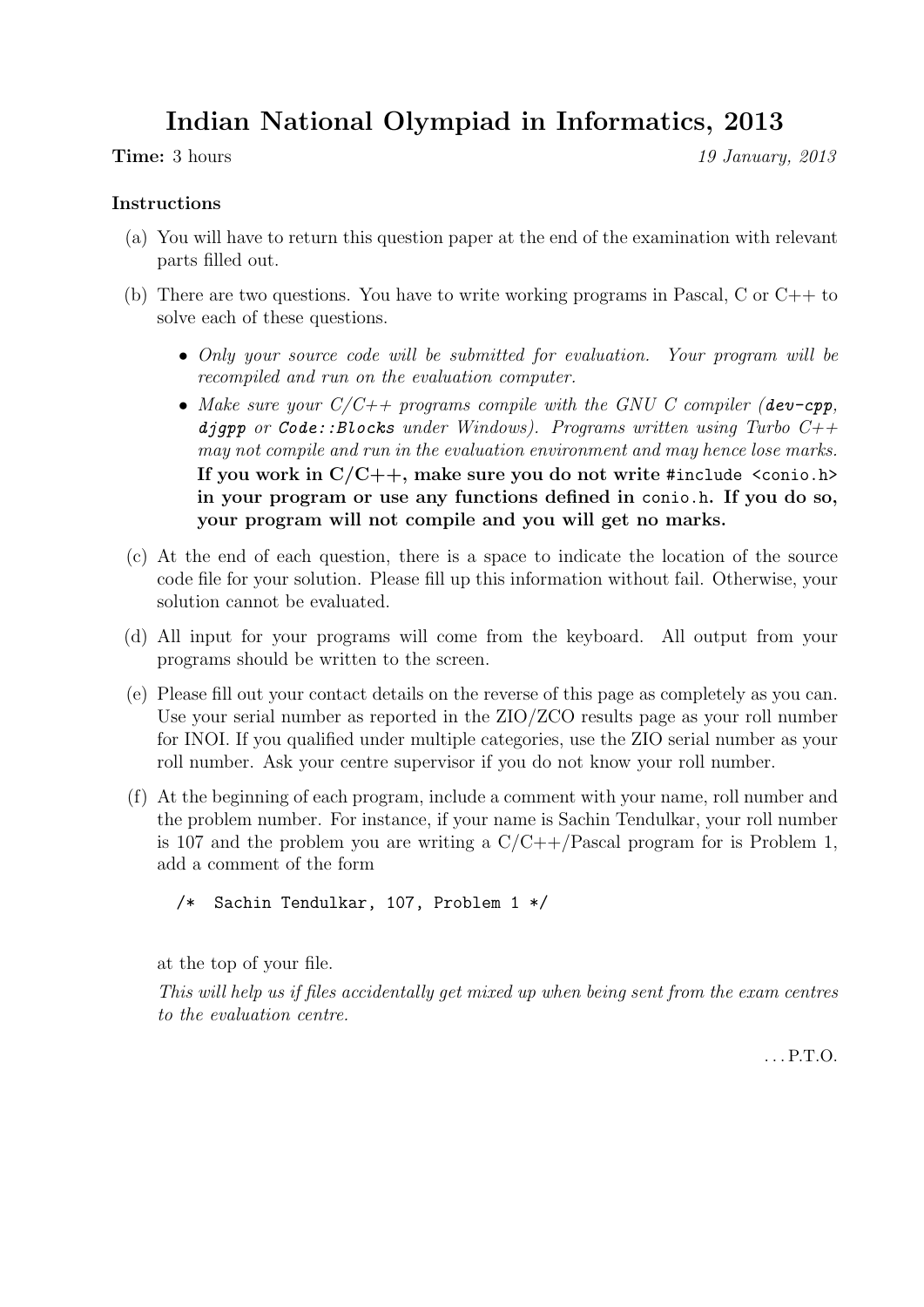| Contact details  |          |  |
|------------------|----------|--|
| Roll Number:     |          |  |
| Name:            |          |  |
| Home Address:    |          |  |
|                  |          |  |
|                  |          |  |
|                  |          |  |
|                  | PIN Code |  |
| Phone Number(s): |          |  |
| (with STD code)  |          |  |
| Email address:   |          |  |
|                  |          |  |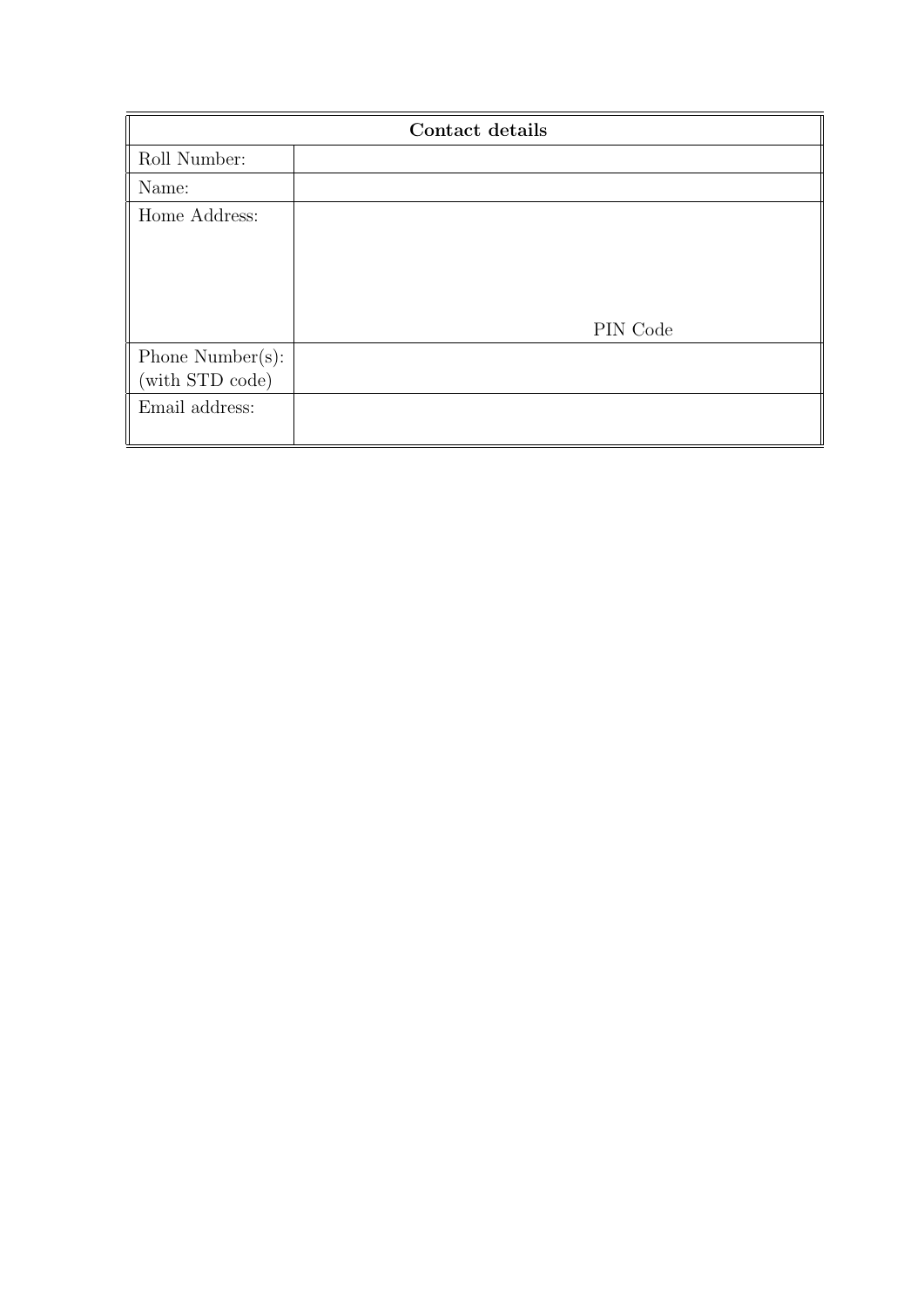# Question 1 Calvin's game

Calvin wakes up early one morning and finds that all his friends in the hostel are asleep. To amuse himself, he decides to play the following game : he draws a sequence of N squares on the ground, numbered 1 to  $N$ , and writes an integer in each square. He starts at square  $k$  $(1 \leq k \leq N)$ . The game consists of one *forward phase* followed by one *backward phase.* 

- In the forward phase, Calvin makes zero or more moves of the following type : if his current position is p, he can jump to  $p + 1$  or  $p + 2$  as long as he stays within the N squares.
- In the backward phase, Calvin makes zero or more moves of the following type : if his current position is p, he can jump to  $p - 1$  or  $p - 2$  as long as he stays within the N squares.

He plays such that he finally ends up at square 1, and then he stops. He starts with a score of 0, and each time he jumps from square i to square j, he adds the integer written in square  $j$  to his score. Find the maximum score Calvin can obtain by playing this game. Recall that Calvin must start at square  $k$  and end at square 1. The integer on the square where he starts is not included in his score.

For example, suppose  $N = 5$  and the numbers in squares are  $5, 3, -2, 1, 1$ . If  $k = 2$ , Calvin starts on the second square. He can make a forward move to square 4, another to square 5, a backward move to square 4, another to square 2, and another to square 1. His total score is  $1+1+1+3+5=11$ . You can check that this is the maximum score possible.

#### Input format

- Line 1 : Two space-separated integers, N and k, with  $1 \leq k \leq N$ .
- Line 2 : A space-separated sequence of N integers, the numbers in squares  $1, 2, \ldots, N$ .

## Output format

A single line with a single integer, the maximum score Calvin can obtain by playing the game.

#### Test Data

The testdata is grouped into two subtasks with the following constraints on the inputs.

- Subtask 1 (30 marks) :  $1 \le N \le 3000$ .
- Subtask 2 (70 marks) :  $1 \leq N \leq 10^6$ .

In all subtasks, the number in each square is between −1000 and 1000 inclusive.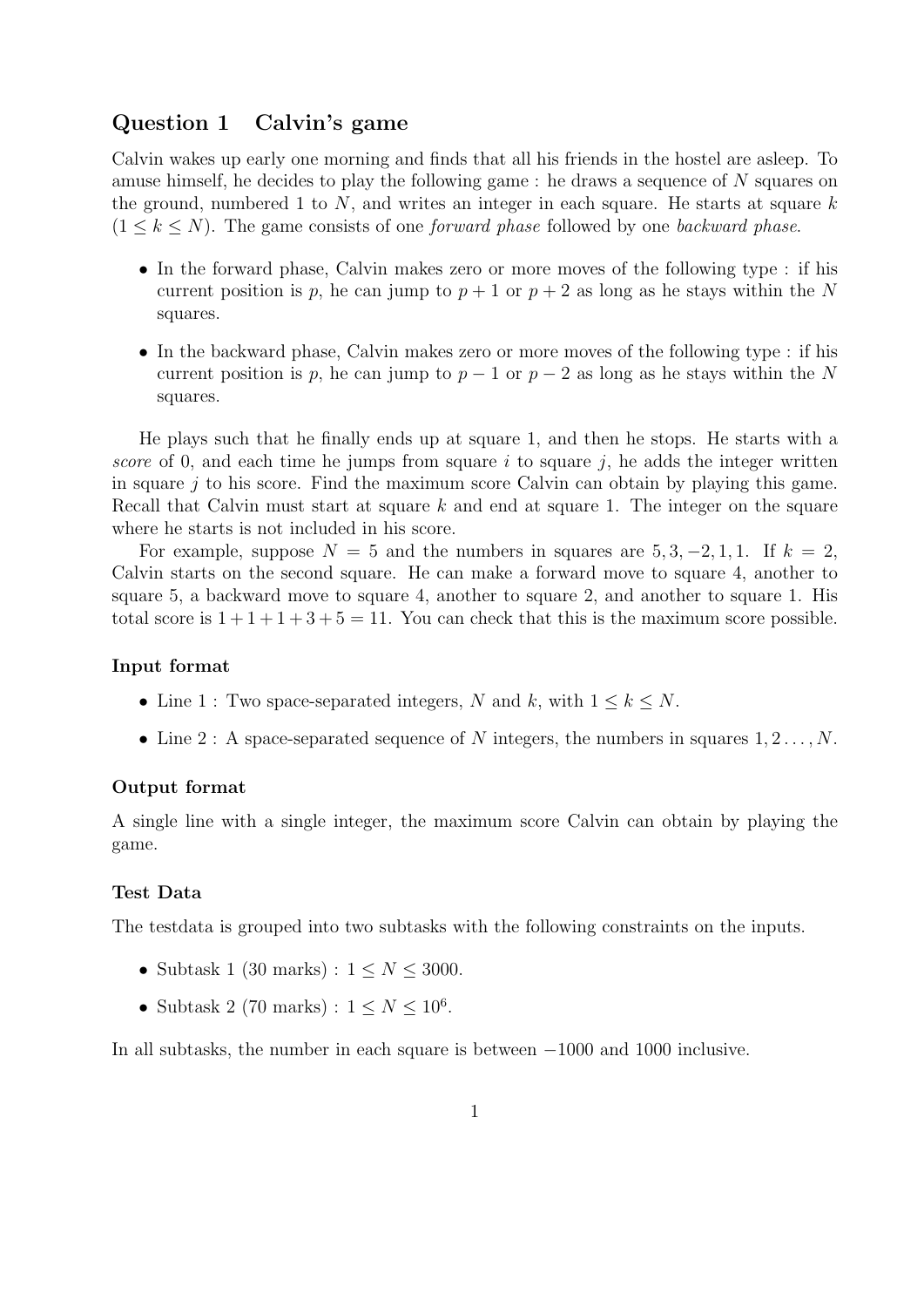# Example

Here is the sample input and output corresponding to the example above.

| Sample input      | Sample output |  |
|-------------------|---------------|--|
| 5 2<br>$53 - 211$ |               |  |

# Time and memory limits

The time limit for this task is 4 seconds. The memory limit is 128 MB.

Note: Your program should not print anything other than what is specified in the output format. Please remove all diagnostic print statements before making your final submission. A program with extraneous output will be treated as incorrect!

## Important

Indicate the location of the source code file for your solution to Question 1 in the box below. If you fail to do this, your solution cannot be evaluated!

Source file: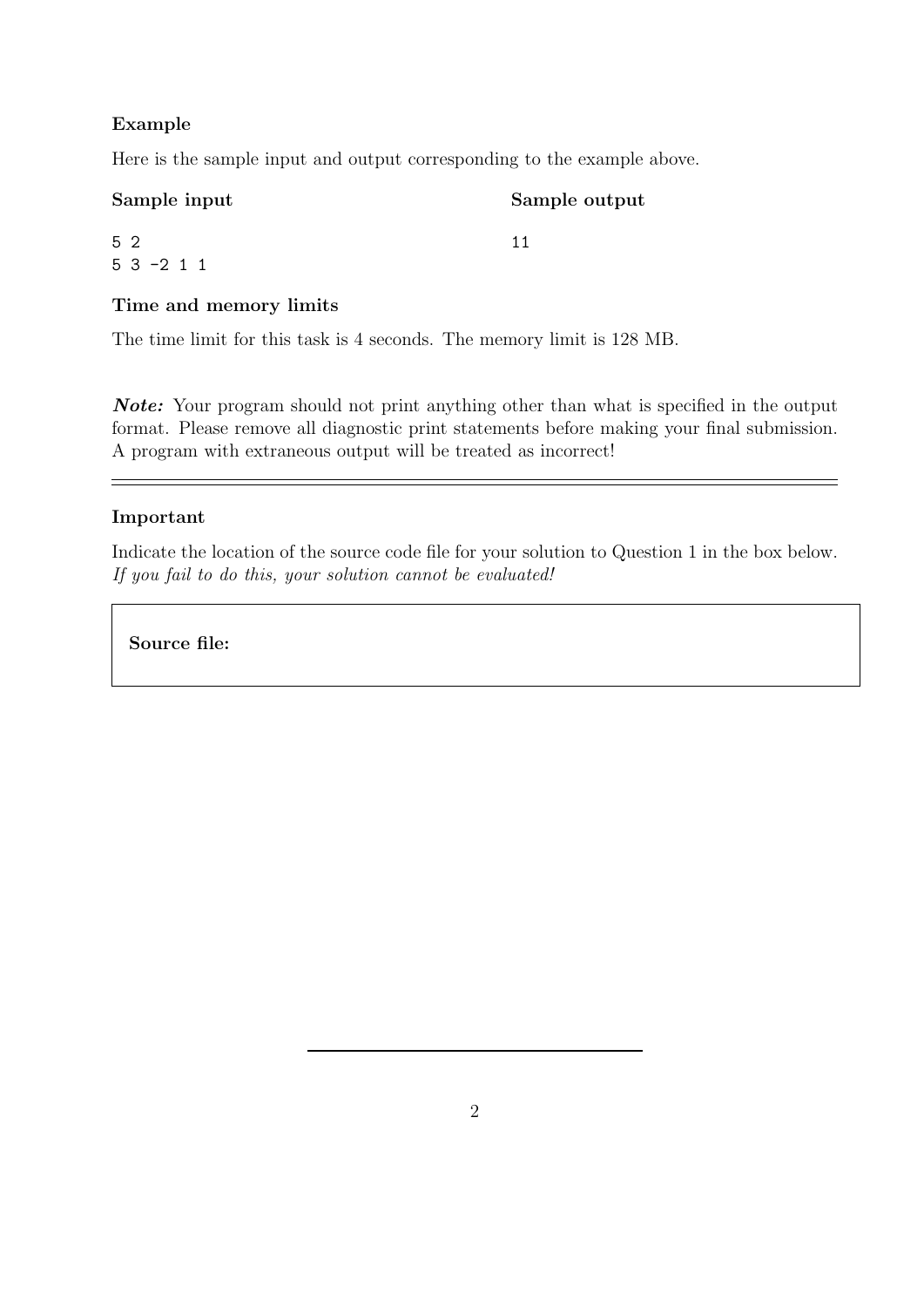# Question 2 Sequence Land

N people live in Sequence Land. Instead of a name, each person is identified by a sequence of integers, called his or her id. Each id is a sequence with no duplicate elements. Two people are said to be each other's relatives if their ids have at least K elements in common. The *extended family* of a resident of Sequence Land includes herself or himself, all relatives, relatives of relatives, relatives of relatives of relatives, and so on without any limit.

Given the ids of all residents of Sequence Land, including its President, and the number K, find the number of people in the extended family of the President of Sequence Land.

For example, suppose  $N = 4$  and  $K = 2$ . Suppose the President has id  $(4, 6, 7, 8)$  and the other three residents have ids  $(8, 3, 0, 4)$ ,  $(0, 10)$ , and  $(1, 2, 3, 0, 5, 8)$ . Here, the President is directly related to  $(8, 3, 0, 4)$ , who in turn is directly related to  $(1, 2, 3, 0, 5, 8)$ . Thus, the President's extended family consists of everyone other than (0, 10) and so has size 3.

#### Input format

- Line  $1:$  Two space-separated integers, N followed by  $K$ .
- Lines 2 to  $N+1$ : Each line describes an id of one of the residents of Sequence Land, beginning with the President on line 2. Each line consists of an integer  $p$ , followed by p distinct integers, the id.

#### Output format

The output consists of a single integer, the number of people in the extended family of the President.

## Test Data

The testdata is grouped into two subtasks. In both subtasks,  $1 \leq N \leq 300$  and  $1 \leq K \leq 300$ . Each number in each id is between  $0$  and  $10<sup>9</sup>$  inclusive.

- Subtask 1 [30 points] : The number of elements in each id is between 1 and 10 inclusive.
- Subtask 2 [70 points] : The number of elements in each id is between 1 and 300 inclusive.